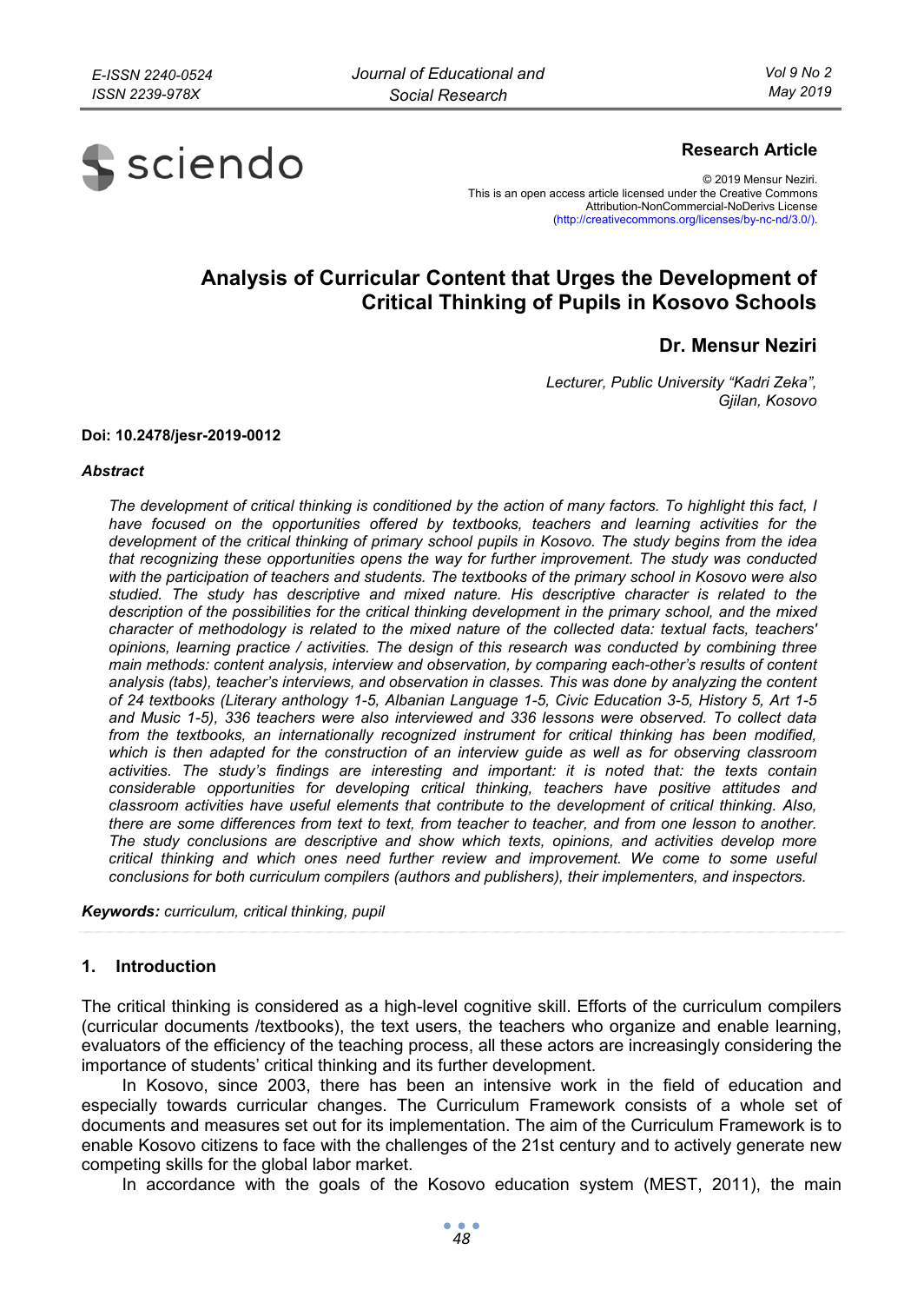competencies foreseen for the pre-university system in the Republic of Kosovo.

#### **2. The Curriculum Theories Review**

Among the most well-known scholars in the field of cognitive studies are psychologists: Jean Piaget, Lev Vigotskin, Jerome Brumer, John Bowiby etc. Different scholars have reviewed the fundamental issues of individual development and especially the intellectual development of the individual. The researchers point out that young children are active information masters.

According to the researches, after a ten-minute training session, the kids learned that a way to see the toys on their bed is to hit them with their leg. The essential element of Piaget's theory is that knowledge is built through the interaction of the human being with the surrounding environment.

It needs to be emphasized that no other theory of cognitive development has had such an impact on the thinking psychology of children as the theory of the Jean Piaget had. Cognitive theory focuses the attention of the individual on the fact that knowledge within the system and acquisition by the participants is fundamental to achieving success in curriculum development. The school should be able to predict the results of student engagement based on the curriculum, to be accurate the prediction should rely on knowledge. Doing a long-term observation, schools will have more success in designing and implementing the right curricula. This approach implements the systematic thinking of people involved in the curriculum, increasing to the maximum the participation and learning of all actors: students, teachers, school leaders, etc. To successfully realize this method when designing the curriculum, the individual should understand the people and especially the differences between them (Bradley, 1993). According to cognitive theory, children go through four stages of their cognitive development. These stages differ from each other both by the amount of information and the quality of the information. Children's understanding of the world is specific compared to adults. With Piaget's studies, a revolution has occurred in understanding childish thinking, just like Copernicus that revolutionized understanding of the solar system. According to cognitive theory, to successfully solve the problems that they face, children must develop a cognitive structure or a mental scheme. The scheme is conceived as a whole of knowledge that the individual possesses or represents a mental painting of the world. In this sense, the school curriculum is also seen as an overview of the education system where many specialists see the curriculum as a major system whereas the teaching as subsystem in the implementation of the curriculum (Ornstein, 1986). This mental painting of the children's world on the one hand and this major curriculum system on the other hand are on a common front to the scientific innovations of the century that we live. Thinking is a miraculous and complex process, and Piaget has developed such a wonderful and complex theory to explain this process (Piaget in Komani, 2004). Piaget devotedly studied the process of competency building in children, he explained how the children develop knowledge about the world around them, and how they think about solving problems, and how these cognitive processes change in stages from birth to maturity. For the cognitive development of children, Piaget considers important three processes that enable thinking systems to be developed: assimilation, accommodation and equilibrium. Creating an environment for good cognitive development requires the stimulation and harassment of the child curiosity. Based on such environments, curriculum and textbook compilers should also put curriculum content that also promotes critical thinking. Piaget points out that children build their knowledge by giving meaning to people, events, and the world around them. Building on learning (Piaget in Hendrick, 1992). This implies that children better understand when they do something, they create a personal understanding of what happens instead of getting the information from the adults.

From these points of view, we can conclude that during pre-school age, he/she should be more active during learning by directly and actively participating in knowledge building. According to him, eg. children may be interested in how plants grow, if the teacher reads a teaching unit with illustrations of how the trees grow, this lesson will increase the level of students' knowledge. But if the child has the opportunity to actually plant a sapling, the level of knowledge is higher and more sustainable. Curricula whose content links the theoretical aspect to the practical one and fits into the understanding skills and the curiosity of the children, these children-pupils will of course have a more developed thinking compared to pupils who are not given such a chance.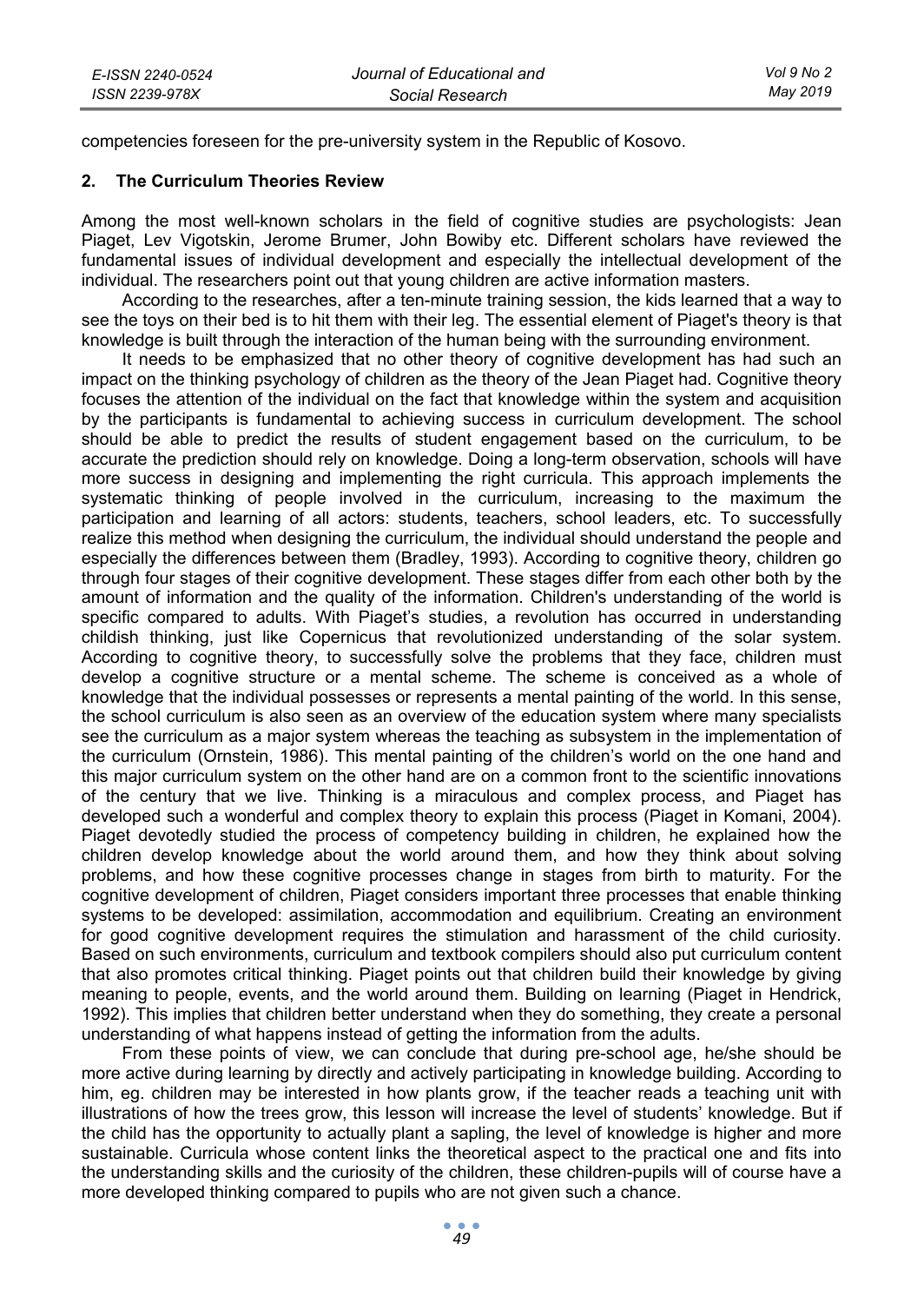| E-ISSN 2240-0524 | Journal of Educational and | Vol 9 No 2 |
|------------------|----------------------------|------------|
| ISSN 2239-978X   | Social Research            | May 2019   |

The Piaget also emphasized the importance of the game as a way to develop a thinking plan for children and at the same time as a very important activity to learn. Children do not hesitate in any case to respond to a play invitation even when they are tired or sick, the game enables the child unity development in the physical, intellectual and social aspect. But how does the game affect the cognitive development? The game helps cognitive development and vice versa, through the game the children learn about their world objects that surround them, how these objects work or how they are made. If children are involved in a game as symbolic as it could be, they give meaning to the objects (by building an object out of the sand, or by watering the garden he/she plays the role of the firefighter). During the development of the game children may also make mistakes which can be corrected by repeating the activity and getting new information about the real world that surrounds them.

According to Piaget, during this period the ability of the children to solve the problems logically increases considerably. At this stage, educators and parents are required to harass children's thinking through curious activities. Children of this age now understand that the quality of things does not change with the change of appearance. Children who have had a rich experience with appropriate activities and tools will be ready for the next phase, it means the phase of concrete operations. The next stage is about formal operations involving children over the age of 12. In addition, children are not egocentric and do not show concentration in all cases. Likewise, the child is more competent in conserving the number than Piaget thought (Piaget in Karaj, 2005).

# **3. Purpose of the Study**

The purpose of this study is to explore and measure to what extent textbooks, teacher competences and classroom activities create opportunities for developing critical thinking of primary school pupils in Kosovo and to make relevant recommendations.

In the context of this study, the objectives present specific goals in the realization of scientificresearch work such as:

The first goal is to measure the amount of facts contained in the textbooks of the 1-5 grades in Kosovo and to evaluate the opportunities that those facts give to the development of pupils' critical thinking;

The second goal is to measure teachers' efforts to use the existing facts and to create new opportunities for developing the critical thinking of pupils during classes;

The third goal is to measure pupils' involvement in learning activities with the focus on developing their critical thinking.

The realization of these objectives enables us to have access to information on the possibilities of the primary school textbooks for the development of the pupils' critical thinking, data for the opinions and the practices of the teachers for the organization of the teaching for the development of critical thinking and data for the teaching activities that develop the pupils' critical thinking.

#### **4. Methodology**

The design of this research was conducted according to the combination of three main methods: content analysis, interviews and observations. Comparing the results from the content analysis (tabs), from interviews with the teachers and observations in classes, some useful conclusions can be reached, both for curriculum compilers and for their implementers. This research design is quite present in the researches carried out in the field of education (Gav, L.R Mills & G.E, & Airasia, P. 2006). The cause and effect of this research have occurred before, so this design can be found even with the ex-post-facto design meaning "after the fact has occurred" (Fraenkel, J.R & Wallen, N.E, 2008). This research will reveal the opportunities that textbooks and teachers offer to the development of the students' critical thinking. Also, by comparing the results averages, one can see which of the textbooks, learning units have contributed to raising the level of opportunities for the critical thinking and we can also see which of the textbooks or lessons provide less opportunities for developing students' critical thinking. Both for the first and for the second case, these results will be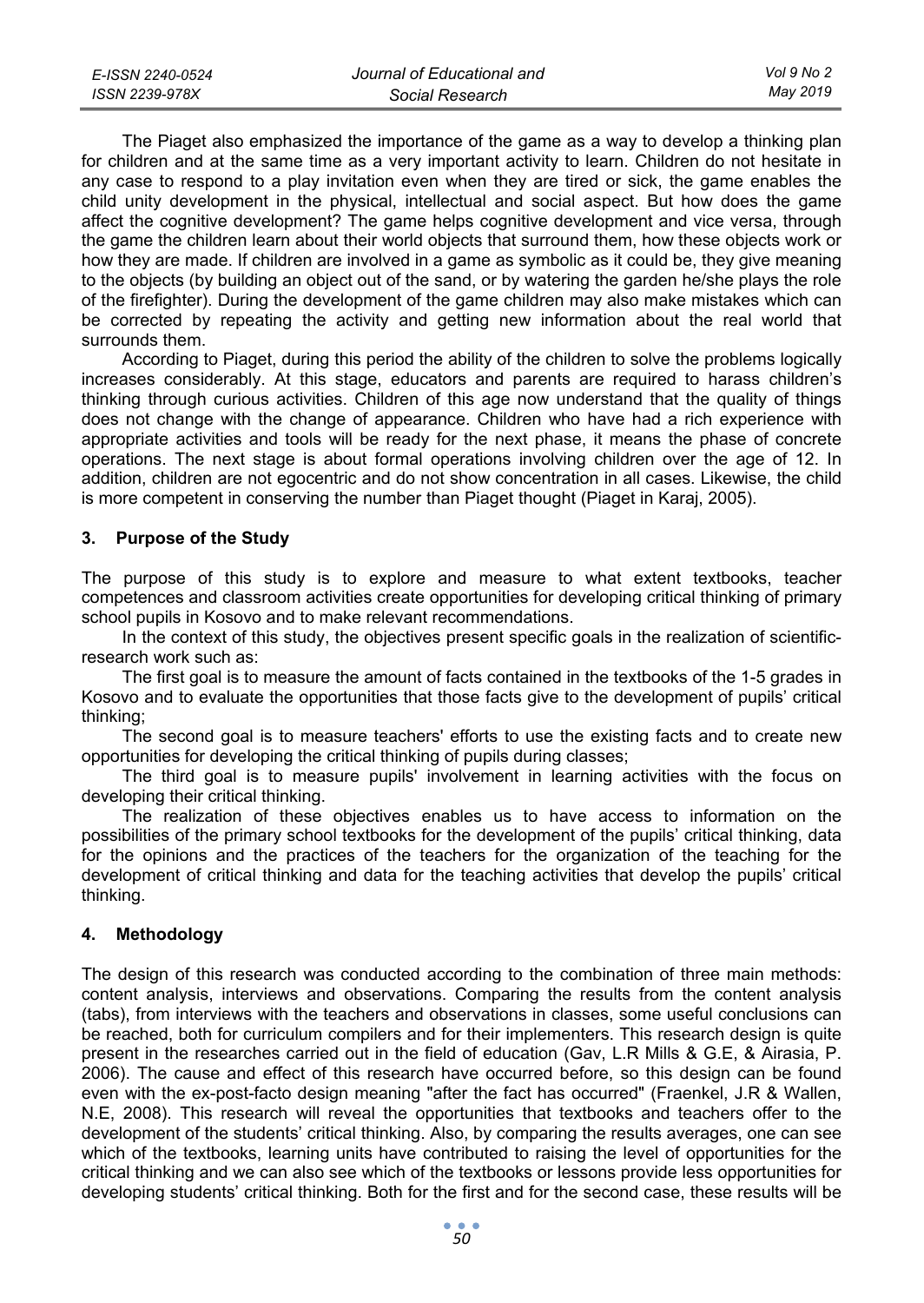| E-ISSN 2240-0524 | Journal of Educational and | Vol 9 No 2 |
|------------------|----------------------------|------------|
| ISSN 2239-978X   | Social Research            | Mav 2019   |

useful for curriculum developers, especially text authors, to see the strengths and weaknesses of the text for the critical thinking development. For this purpose, descriptive statistical analyzes will be used that explain the central tendency such as: the mean, median and mode, the minimum, maximum values, etc., which enable conclusions on the population, based on sample characteristics (Coladarci, Th & Cobb, CD, 2004).

#### *4.1 The study Instruments*

The tab for the measure of possibilities of textbooks for the critical thinking development is a matrix for scanning texts. It is based on the Delphi Report tab. This tab contains six dimensions for developing critical thinking. The second instrument is the observation tab which provides information on 8 (tabs) dimensions of the critical thinking in classroom, pupils' involvement and learning activities, divided at the intervals mentioned above. The purpose of using this instrument was to collect data to activate critical thinking of pupils in the learning activities. And the third instrument is the questionnaire, this instrument constitutes an adapted form of the modified tab based on the Delphi Report to assess the opinions of the teachers whether the textbooks offer opportunities for the development of critical thinking. These thoughts were extended to a Liker-type scale.

The evaluation of these texts was made on the basis of the tabulation, which was constructed according to Bloom's taxonomy level, including the fields or dimensions of critical thinking and indicators for each field separately (Facione, 1990).

### **5. The Results of the Study**

| <b>Textbook</b>    | Interpretation | <b>Analysis</b> | Assesment | <b>Conclusion</b> | <b>Explanation</b> | Total |
|--------------------|----------------|-----------------|-----------|-------------------|--------------------|-------|
| Literary Anthology | 369            | 384             | 225       | 299               | 306                | 1583  |
| Albanian language  | 259            | 287             | 192       | 256               | 304                | 1298  |
| Civic education    | 189            | 244             | 161       | 237               | 267                | 1098  |
| History            | 87             | 70              | 29        | 59                | 64                 | 309   |
| Art                | 262            | 387             | 213       | 271               | 266                | 1399  |
| Music              | 145            | 162             | 99        | 168               | 185                | 759   |

*5.1 The results from the comparative analysis of dimensions for developing critical thinking in primary school textbooks.* 

#### **Source:** by author

Of all dimensions that provide opportunities for developing critical thinking of students in the textbook literary anthology 1 - 5, the most appreciated dimension is that of analysis. After analysis, this text is evaluated for the dimension of interpretation, then for the explanation, conclusion, and finally for assessment. The literary anthology for grades 1 to 5 is also considered as the one that provides the most opportunities for developing the student's critical thinking.

According to the analysis of the results on dimensions that provide opportunities for the development of the pupils' critical thinking in the textbook Albanian language 1-5, the most appreciated dimension is that of explanation. After explanation, this text is evaluated for the dimension of the analysis then for the interpretation, conclusion and finally for the assessment.

Analysis of the data for the presentation of the most valued dimension in the textbook Civic education 3-5 is the dimension of explanation. After this dimension, there are the dimensions of analysis, conclusion, interpretation and finally the dimension of interpretation.

From the dimensions that provide opportunities for the development of the pupils' critical thinking in the textbook History 5, the most appreciated dimension is that of interpretation. After interpretation, this textbook is evaluated for the dimension of the analysis, then for the explanation, conclusion and finally for the assessment.

According to the results obtained for the dimensions that provide opportunities for the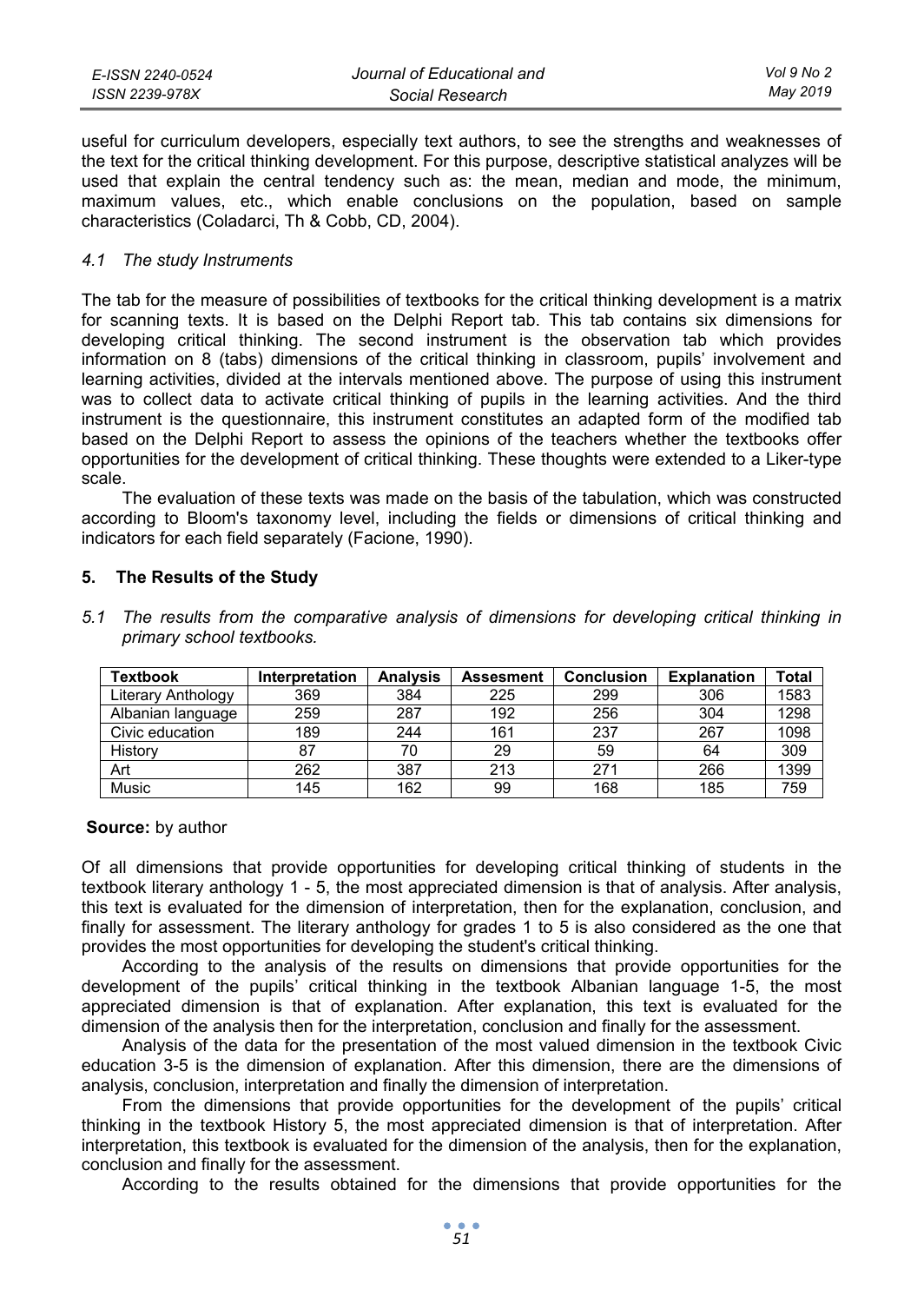| E-ISSN 2240-0524 | Journal of Educational and | Vol 9 No 2 |
|------------------|----------------------------|------------|
| ISSN 2239-978X   | Social Research            | May 2019   |

development of pupils' critical thinking in the textbook Art 1-5, the most appreciated dimension is that of analysis. After analysis, this text is evaluated for the dimension of the conclusion then for explanation, interpretation and finally for the assessment.

From the dimensions that provide opportunities for the development of the critical thinking of students in the textbook Music 1-5, the most appreciated dimension is that of explanation. After explanation, this text is evaluated for the dimension of the conclusion then for the analysis, interpretation and finally for the assessment.

## *5.2 The results from the teachers' opinions for the development of critical thinking*

According to the teachers' estimates, the literary anthology texts 1-5 provide about 483 opportunities for developing pupils' critical thinking and are evaluated at the over average level 4. According to the estimation of the curriculum content (tabs) in the literary anthology texts 1-5, the literary anthology 4 and 5 provide more opportunities for the critical thinking development than the literary anthology textbooks for grades 1, 2 and 3. The Albanian language texts 1-5 offer about 405 opportunities for developing the critical thinking of pupils and are evaluated at the over average level 4. According to the evaluation of the curriculum content (tabs) in the Albanian language texts 1-5, the largest number of estimates for the opportunities for the critical thinking development got the Albanian language textbooks for grades 3 and 4. While Civic education textbooks 3-5 provide about 263 opportunities for developing the critical thinking of pupils and they are also evaluated at the over average level 4. Regarding the content of curricula (tabs) in the Civic education textbooks 3-5, the largest number of estimates for critical thinking development opportunities received the civic education textbooks for grades 3 and 4. According to the teachers' estimates, the textbook History 5 provides about 100 opportunities for developing the critical thinking of pupils and is evaluated at the over average level 4. The Music textbooks 1-5 provide about 441 opportunities for developing the pupil's critical thinking and are evaluated at the over average level 4. The Music textbooks for grades 2 and 4 are the texts that give the most opportunities for critical thinking development regarding the curriculum content assessment. Finally, the teachers' estimates on Art textbooks 1-5 show that they provide about 489 opportunities for developing the critical thinking of pupils and are evaluated at the over average level 4. Regarding the curricular content (tabs), the Art textbooks for grades 2 and 3 are the texts that give the most opportunities for critical thinking development.

## *5.3 The results from the Classroom Learning Activities for the development of critical thinking*

According to the results of the classroom learning activities in classes of the literary anthology 1-5, the critical development dimensions are assessed at level IV. While during the observation of classes of the Albanian language 1-5, these dimensions are estimated at the average level III. The observation of classes Civic education 3-5, the dimensions of the critical thinking development are estimated at the over average level 4. In the classes of History 5, these dimensions are estimated at level 4. While during the observation of the classes of Music 1-5, the dimensions of the critical thinking development are estimated at the subaverage level 2. And the observation of classes of Art 1-5, the dimensions of the critical thinking development are estimated at the average level 3.

### **6. Results and Recommendations**

Regarding the textbooks of Literary anthology 1-5, there are three findings:

The first finding comes from the data of the content analysis (Scanning) of the Literary anthology textbooks (third element of methodology). According to this analysis, the most featured dimension for the development of critical thinking is that of analysis. Analysis means the possibilities for elaborating the presented idea, the presentation of arguments, and the distinction of arguments, (value 384). While the most appreciated operation in these texts is categorization, which implies presenting the facts / elements of a phenomenon in an organized manner in certain categories, (value 225).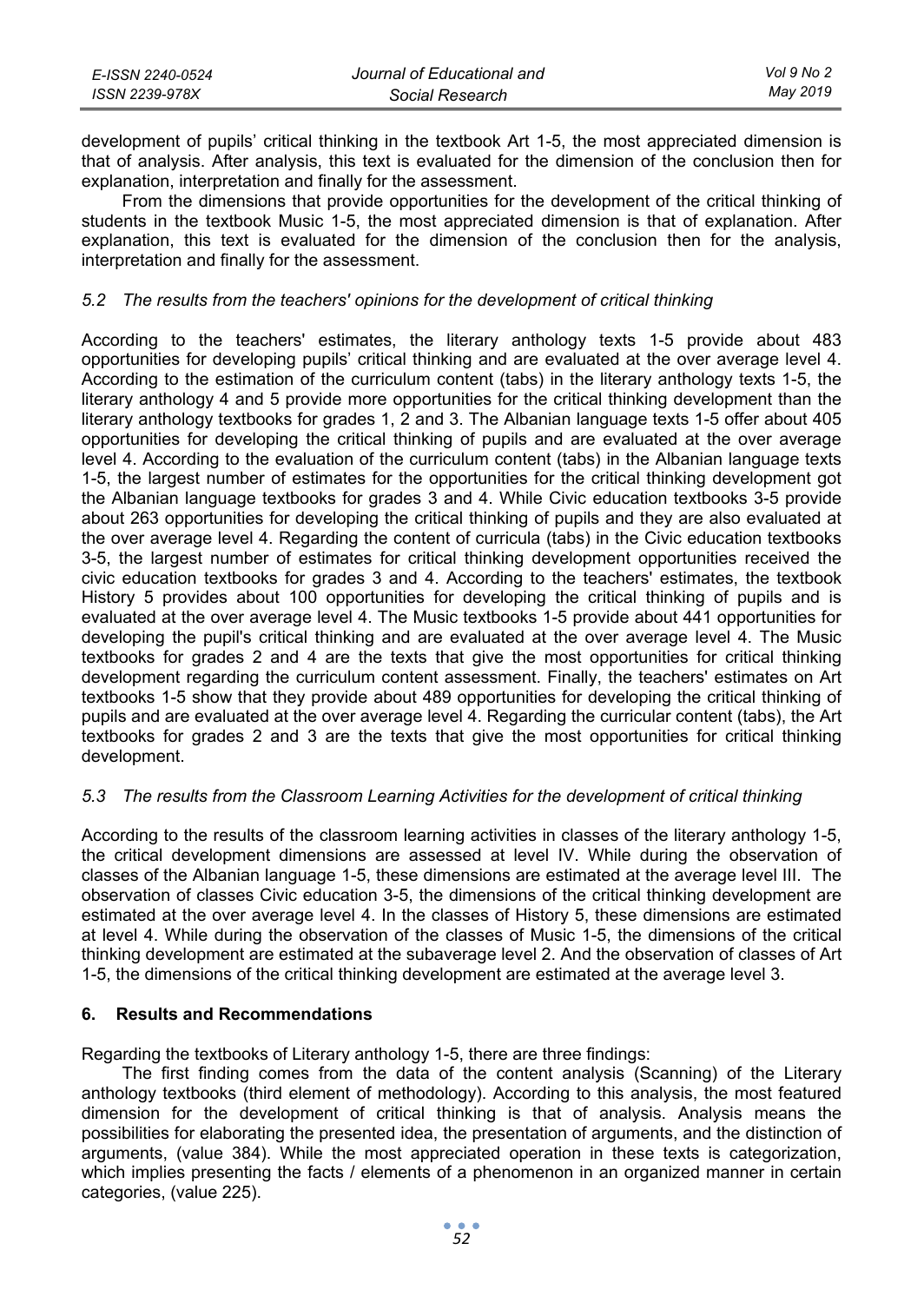| E-ISSN 2240-0524 | Journal of Educational and | Vol 9 No 2 |
|------------------|----------------------------|------------|
| ISSN 2239-978X   | Social Research            | Mav 2019   |

The second finding comes from the collected data through teachers interviews (third element of methodology). According to this analysis, the most featured dimension for the development of critical thinking is that of analysis as well, (value 215). In most cases, from the evaluation of the learning content, there has been found much more content compared to what teachers have said.

The third finding comes from the data collected through observation of the classes in the relevant subjects (the third element of the methodology). According to this analysis, the most prevalent value in the five-level scale is 4, a relatively high level which means that the lesson creates opportunities for the use and development of the critical thinking of pupils.

 The first conclusion of the study is that in the course Literary anthology 1-5, the textbook gives pupils the most opportunities to do analysis and this is a finding that stems from the three used methodologies. The fact that teachers estimate less methodological evidence than classroom scanners and observers is likely to be explained with the difficulties that teachers have to identify the certain dimensions and their lack of familiarity with the used methodology.

Regarding the textbooks of the Albanian language 1-5, there are three findings:

The first finding comes from the data of content analysis (scanning) of the Albanian language textbooks. According to this analysis, the most featured dimension for the development of critical thinking is that of explanation. Explanation means the possibilities for justification of the operation with information, the highlight of findings and argumentation of conclusions, (value 304). While the most appreciated operation in these texts is expressive wealth. Expressive wealth means the volume of different words in the text, different artistic creations, different synonyms of words, (value 112).

The second finding comes from the data collected through the interview of teachers. According to this analysis, the most featured dimension for the development of critical thinking is that of explanation as well, (value 217). In most cases, from the evaluation of the learning content, there has been found much more content compared to what teachers have said

The third finding comes from the data collected through observation of the classes in the relevant subjects (the third element of the methodology). According to this analysis, the most prevalent value in the five-level scale is 4, a relatively high level which means that the lesson creates opportunities for the use and development of the critical thinking of pupils.

The second conclusion of the study is that in the course Albanian language 1-5, the textbook gives pupils the most opportunities to make explanations and this is a finding that stems from the three used methodologies. The fact that teachers estimate less methodological evidence than classroom scanners and observers is likely to be explained with the difficulties that teachers have to identify the certain dimensions and their lack of familiarity with the used methodology.

Regarding the textbooks of the Civic Education 3-5, there are three findings:

The first finding comes from the data of content analysis (scanning) of the Civic education textbooks. According to this analysis, the most featured dimension for the development of critical thinking is that of explanation. Explanation means the possibilities for justification of the operation with information, the highlight of findings and argumentation of conclusions, (value 267). While the most appreciated operation in these texts is the expression of conclusions. The expression of conclusions implies the completion of the order in the learning unit and can also help to present new ideas in the relevant field, (value 93).

The second finding comes from the data collected through the interview of teachers. According to this analysis, the most featured dimension for the development of critical thinking is that of explanation, (value 126). In most cases, from the evaluation of the learning content, there has been found much more content compared to what teachers have said

The third finding comes from the data collected through observation of the classes in the relevant subjects (the third element of the methodology). According to this analysis, the most prevalent value in the five-level scale is 4, a relatively high level which means that the lesson creates opportunities for the use and development of the critical thinking of pupils.

The third conclusion of the study is that in the course Civic education 1-5, the textbook gives pupils the most opportunities to make explanations and this is a finding that stems from the three used methodologies. The fact that teachers estimate less methodological evidence than classroom scanners and observers is likely to be explained with the difficulties that teachers have to identify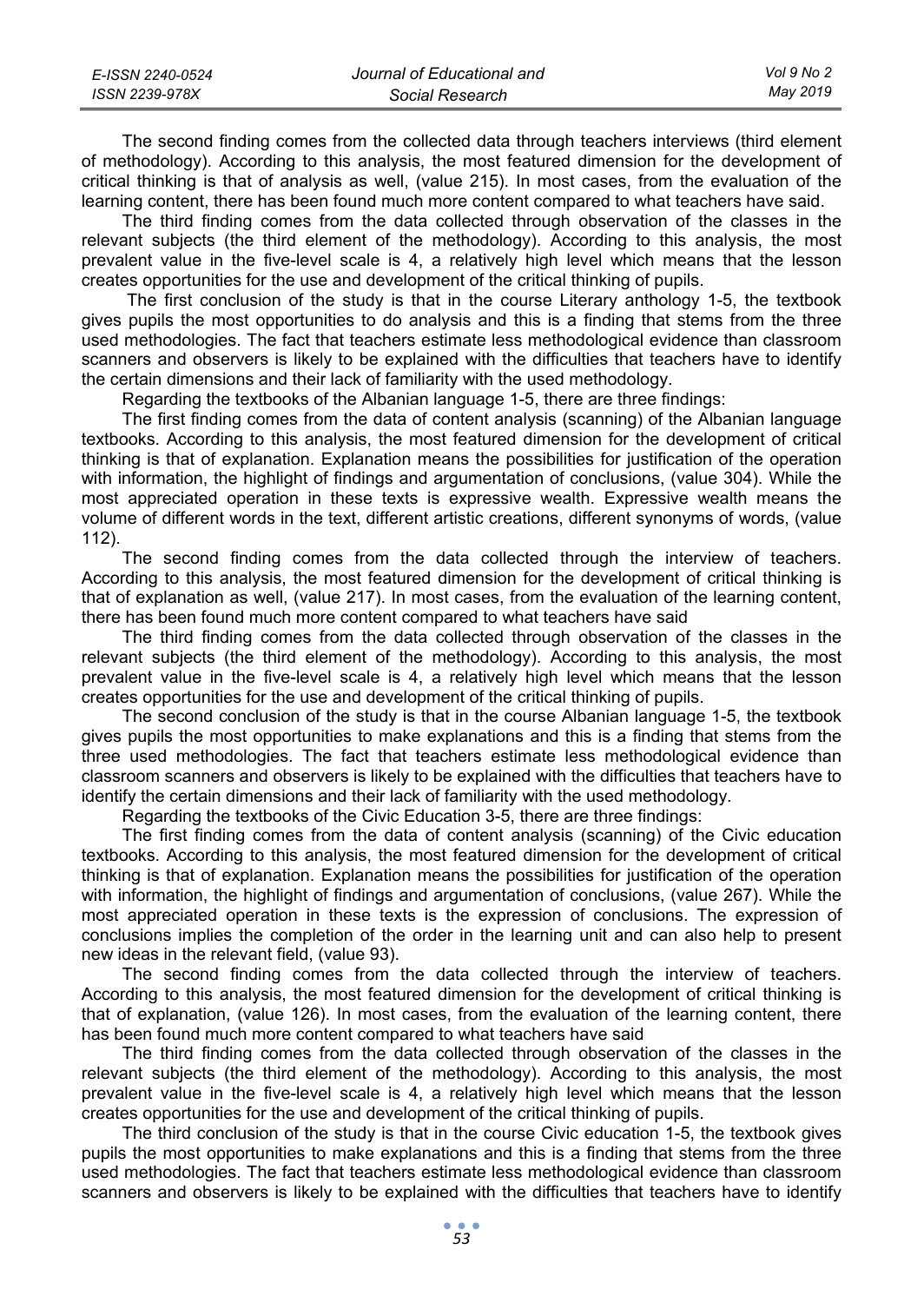| E-ISSN 2240-0524 | Journal of Educational and | Vol 9 No 2 |
|------------------|----------------------------|------------|
| ISSN 2239-978X   | Social Research            | May 2019   |

the certain dimensions and their lack of familiarity with the used methodology.

Regarding the textbook History 5, there are three findings:

The first finding comes from the data of content analysis (scanning) of the History textbook.

According to this analysis, the most featured dimension for the development of critical thinking is that of interpretation. Interpretation means opportunities for categorizing the facts, the expression of ideas with clarity and the expressive wealth of the text, (value 87). While the most appreciated operation in these texts is the expression of conclusions. The expression of conclusions implies the completion of the order in the learning unit and can also help to present new ideas in the relevant field, (value 30), the argumentation of conclusions implies that the conclusions are logical and meaningful, (value 30) and the expressive wealth implies the volume of different words in the text, different artistic creations, different synonyms of words, (value 30).

The second finding comes from the data collected through the interview of teachers. According to this analysis, the most featured dimension for the development of critical thinking is that of interpretation, (value 42). In most cases, from the evaluation of the learning content, there has been found much more content compared to what teachers have said.

The third finding comes from the data collected through observation of the classes in the relevant subjects. According to this analysis, the most prevalent value in the five-level scale is 4, a relatively high level which means that the lesson creates opportunities for the use and development of the critical thinking of pupils.

The fourth conclusion of the study is that in the course History 5, the textbook gives pupils the most opportunities to make interpretations and this is a finding that stems from the three used methodologies. The fact that teachers estimate less methodological evidence than classroom scanners and observers is likely to be explained with the difficulties that teachers have to identify the certain dimensions and their lack of familiarity with the used methodology.

Regarding the textbooks Music 1-5, there are three findings:

The first finding comes from the data of content analysis (scanning) of the Music textbooks. According to this analysis, the most featured dimension for the development of critical thinking is that of explanation. Explanation means the possibilities for justification of the operation with information, the highlight of findings and argumentation of conclusions, (value 185). While the most appreciated operation in these texts is the argumentation of conclusions. Argumentation of conclusions implies that the conclusions are logical and meaningful, (value 67)

The second finding comes from the data collected through the interview of teachers. According to this analysis, the most featured dimension for the development of critical thinking is that of conclusion and interpretation, (value 210).

The third finding comes from the data collected through observation of the classes in the relevant subjects. According to this analysis, the most prevalent value in the five-level scale is 4, a relatively high level which means that the lesson creates opportunities for the use and development of the critical thinking of pupils.

The fifth conclusion of the study is that in the course Music 1-5, the textbooks give pupils the most opportunities to make explanations and this is a finding that is not equally evaluated by the teachers. Teachers evaluate that the dimensions of conclusion and interpretation give more opportunities for developing critical thinking than the other dimensions. The fact that teachers evaluate two other dimensions compared to scanners is likely to be explained with the difficulties that teachers have to identify the certain dimensions and their lack of familiarity with the used methodology.

Regarding to the textbooks Art 1-5, there are three findings:

The first finding comes from the data of the content analysis (Scanning) of the Art textbooks. According to this analysis, the most featured dimension for the development of critical thinking is that of analysis. Analysis means the possibilities for elaborating the presented idea, the presentation of arguments, and the distinction of arguments, (value 387). While the most appreciated operation in these texts is clear argumentation. The clear argumentation means the presentation of facts / elements of a phenomenon based on argument, (value 143).

The second finding comes from the data collected through the interview of teachers. According to this analysis, the most featured dimension for the development of critical thinking is